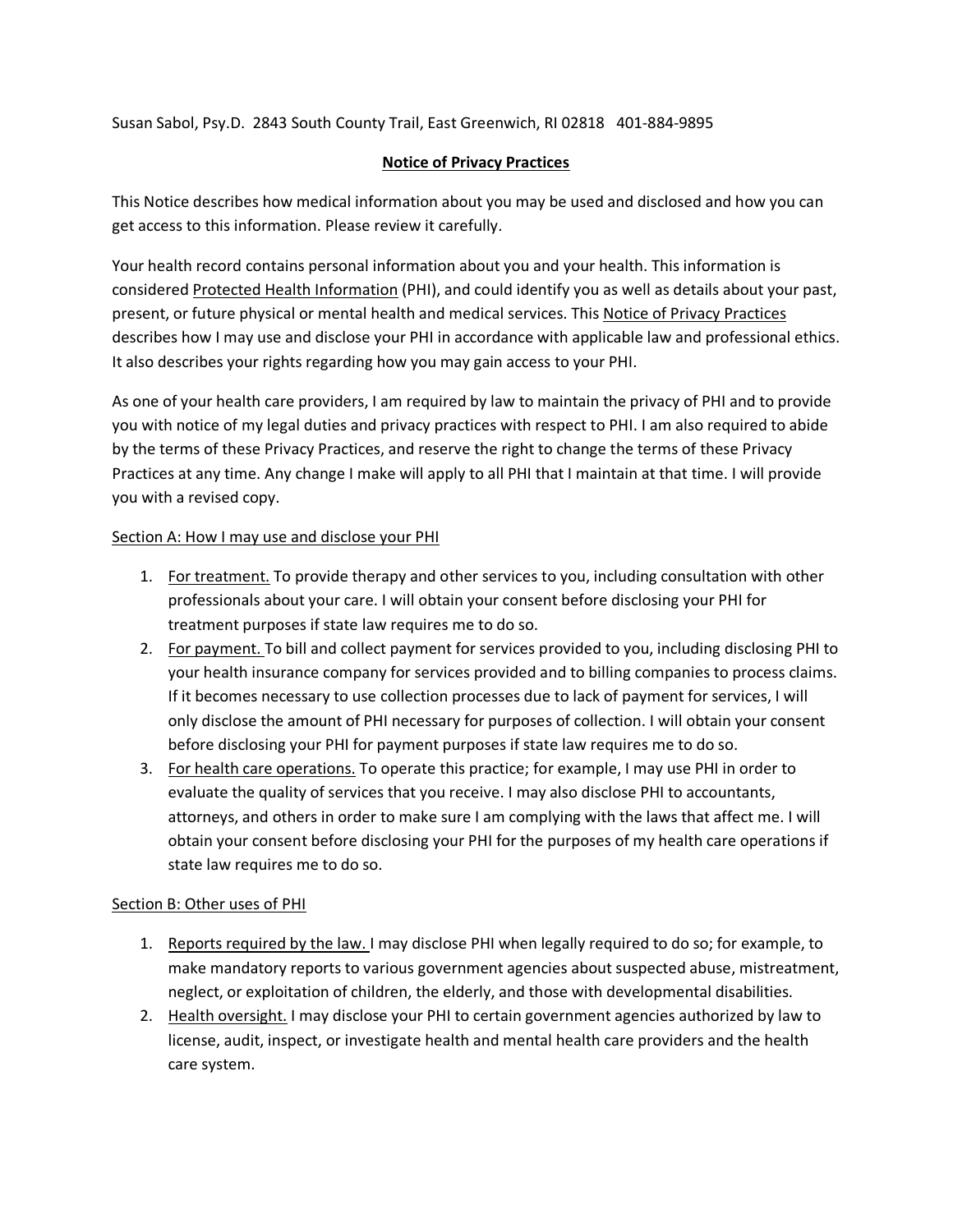- 3. To avoid harm. Consistent with state law, I may disclose PHI to the police or other appropriate persons in order to avoid a serious threat to the health or safety of a client, another person, or the public.
- 4. Legal proceedings. I may disclose PHI pursuant to a valid court order, search warrant, and, under certain circumstances, in response to a subpoena or other discovery request, including if a client brings action against me, and disclosure is necessary or relevant to a defense.
- 5. As required by law. I will disclose PHI when required to do so by federal or state law.

# Your rights regarding your PHI

You (or your authorized representative) have the following rights regarding your PHI that I maintain. I must ask for your written authorization for any use or disclosure of PHI not described in Sections A and B. This authorization will be time specific, and you may later revoke it, in writing, at any time and stop any future use or disclosure of your PHI based on it. You can withdraw an authorization by written request to: *Dr. Susan Sabol, Privacy Officer, 2730 South County Trail, East Greenwich, RI 02818.*

- 1. Right to request limits on my use and disclosure of PHI. You may ask that I limit how I use and disclose your PHI. I will consider your request, but am not legally required to agree to it. If I agree to your request, I will comply with your limits except in emergency situations.
- 2. Right to choose how I send PHI to you. You may ask that I send information to you at a different address (for example, your work rather than your home address). I will agree to your request as long as I can easily provide the information in the way you requested.
- 3. Right to view and get a copy of your PHI. You have the right to view or obtain a copy of your PHI. Your request must be in writing. There are some circumstances in which I may deny your request. If I deny your request, I will tell you, in writing, my reasons for the denial and explain what appeal rights, if any, you have. If you request a copy of your PHI, I may charge a fee for it if permitted to do so by law. Instead of providing the PHI you requested, I may offer to give you a summary or explanation of the PHI, as long as you agree to it, and to the associated cost, in advance. To view or obtain a copy of your PHI, please send a written request to: *Dr. Susan Sabol, Privacy Officer, 2730 South County Trail, East Greenwich, RI 02818.*
- 4. Right to a list of the disclosures of your PHI that I have made. You have the right to an accounting of disclosures that I made of your PHI to others. Some disclosures will not be listed; for example, those made for the purposes of treatment, payment, or health care operations, those you authorized, or those made directly to you. I may charge you a fee if you request more than one accounting in any 12-month period.
- 5. Right to correct or update your PHI. If you feel there is incorrect or incomplete information in your PHI that originated with me, you may request to amend the information. Your request must be in writing and include the reason(s) for the amendment. Please send your written request to: *Dr. Susan Sabol, Privacy Officer, 2730 South County Trail, East Greenwich, RI 02818.* Per HIPAA law, I will have 60 days to respond, with an option for a 30-day extension. I may deny your request for a variety of reasons. If I deny your request, I will inform you in writing of the reason(s) for the denial. You have the right to submit a written disagreement that will be